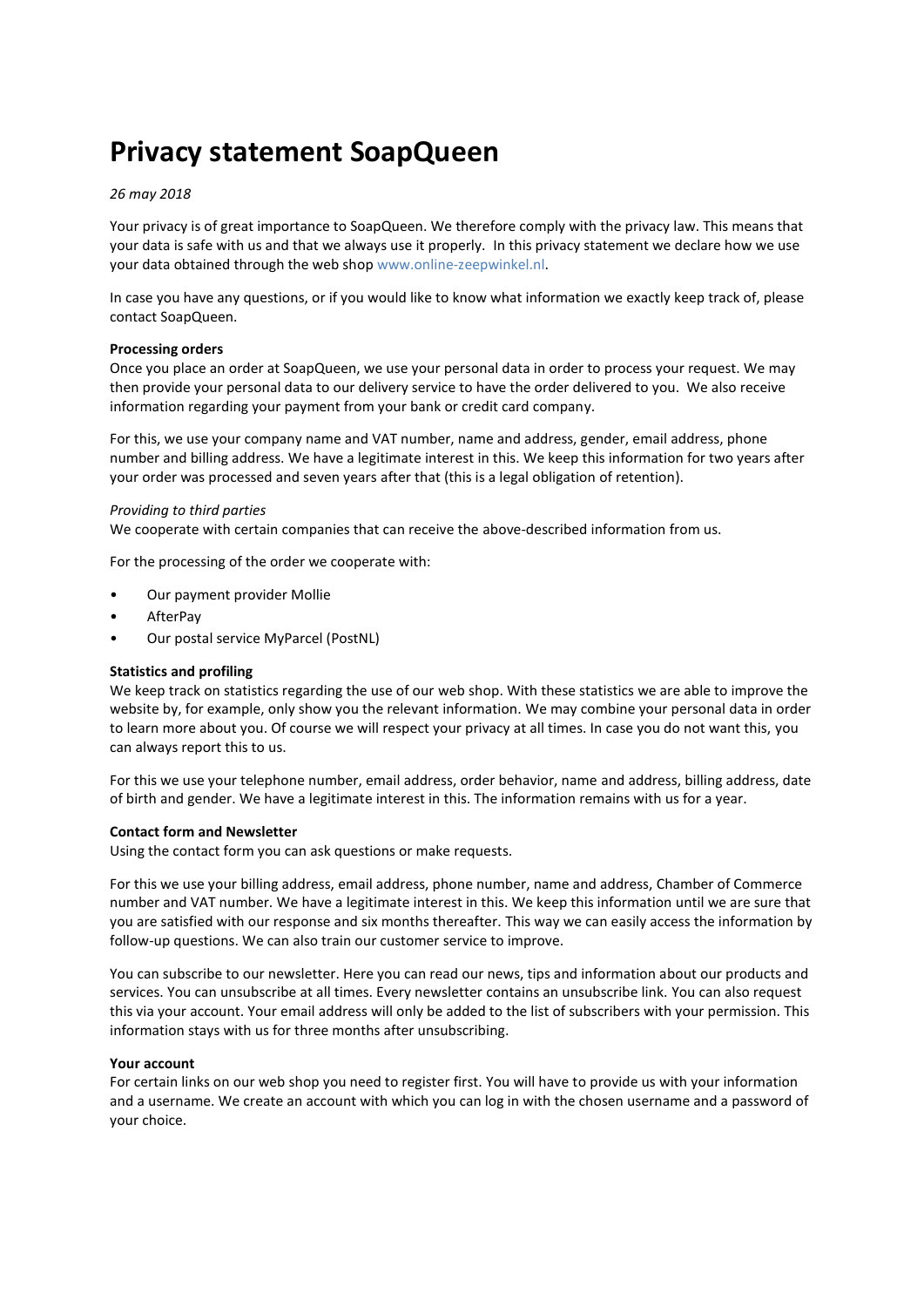For this we use your name and address, telephone number, email address, Chamber of Commerce number, VAT number, website, and billing address. We have a legitimate interest in this. We keep the information until you decide to cancel the account.

We keep the information so that you do not have to re-enter your information every time and so that we can reach out to you more easily when needed with the web shop. You can adjust information via your account whenever you want.

#### **Promotion**

We would like to provide you with our promotions and special offers or new products and services. We do this:

- Per email
- Through social media

You can object to the promotions at all times. Every email contains an unsubscribing link. You can block us or use the unsubscribe option. You can also request this via your account.

#### **Location data**

Sometimes it is necessary for our web shop www.online-zeepwinkel.nl to find out your location. We request this separately and only if you accept this request, we will receive this information.

For this service we use the navigation- and location software on your mobile phone, tablet or computer. We do not have any control on what the creators of this software (like Google Maps) do with this information. Therefore we recommend to always read their privacy statements as well.

#### **Provision to other companies or institutions**

With the exception of aforementioned partners, we will not, under any circumstances, provide your information to other parties or institutions, except if we are legally obliged (for example if the police requests this if there is a suspicion of a crime.)

We included social media buttons in our website. The administrators of these services collect your personal data.

#### **Cookies**

Our web shop uses cookies. Cookies are small files where we can store information so that you do not have to re-enter your information every time. We can also see that you visit our web shop again.

When you visit our website for the first time, we show a notification with explanation about cookies. We will request you to accept the usage of cookies.

You can disable the placing of cookies via your browser, but some functions on our website will not work properly.

#### **Google Analytics**

We use Google Analytics to keep track on how visitors use our website. We have signed a processor agreement with Google. It contains strict agreements on what information they are allowed to keep. We have not allowed Google to use the obtained analytics for other Google services. We do not let Google anonymize IP-addresses.

#### **Security**

Security of personal data is of great importance to us. We ensure that your information is safe with us. We adjust our security systems and always keep in mind what could go wrong.

#### **Changed in this privacy statement**

When we change our web shop, we have to adjust our privacy statement as well. Always check the date at the top of this document and regularly check if we have uploaded an updated version. We will do our best to communicate adjustments separately as well.